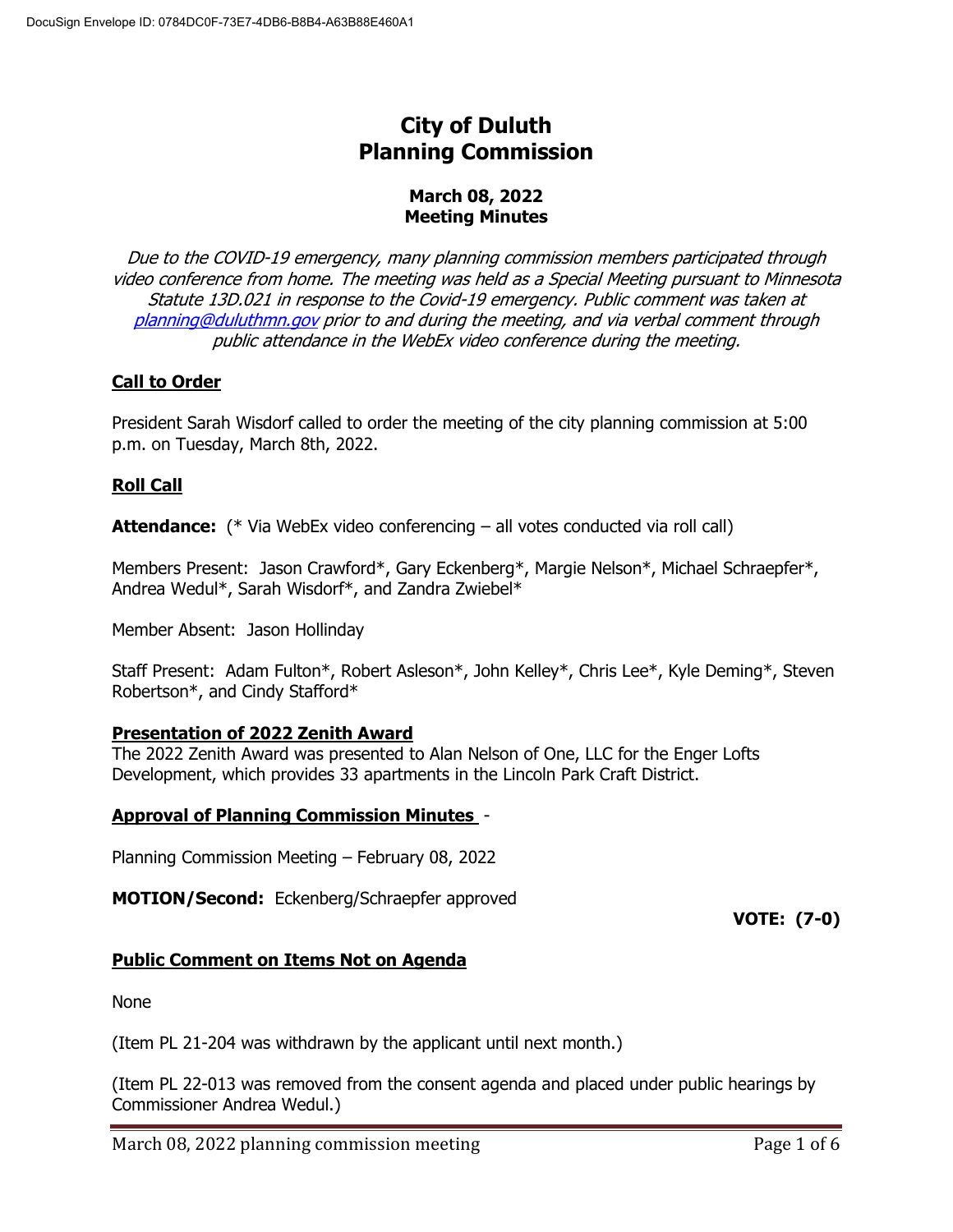# **Consent Agenda**

- PL 22-006 Concurrent Use Permit for a Wall in the Skywalk at 309 W Superior Street by Superior Street Property, LLC
- PL 22-009 Interim Use Permit for a Vacation Dwelling Unit at 4123 W  $7<sup>th</sup>$  Street by Mike and Laurie Casey
- PL 22-011 Interim Use Permit for a Vacation Dwelling Unit at 207 Pittsburg Street by Linda **Nervick**
- PL 22-012 Interim Use Permit for a Vacation Dwelling Unit at 5808 London Road by Dean Jablonsky
- PL 22-014 Interim Use Permit for a Vacation Dwelling Unit at 1916 W Superior Street Unit 2 by DKM Ventures
- PL 22-015 Interim Use Permit for a Vacation Dwelling Unit at 1916 W Superior Street Unit 1 by DKM Ventures
- PL 22-016 Minor Subdivision at Joshua Avenue by Van Staagen Design LLC

**Commissioners:** Gary Eckenberg noted the parking requirements in item PL22-011. Per Chris Lee, the permit will not be issued until parking is in compliance.

**Public:** Mike Casey pointed out the mistake in the staff report for Item PL22-009. Staff recommends approval, not denial. Deputy Director Adam Fulton noted the commissioners received the updated version, and it will also be posted online.

**MOTION/Second:** Nelson/Wedul approved consent agenda items as per staff recommendations

# **VOTE: (7-0)**

# **Public Hearings**

#### PL 22-013 Variance from Corner Side Yard Setback at 2533 Minnesota Avenue by Kimberly Anderson

**Staff:** Chris Lee introduced the applicant's proposal for a variance from the corner side yard setback to 5' in order to build an entry stoop and deck. This is a reduction of 10' from the standard 15'. The other proposed addition (attached garage) is exempt from the variance due to the reduced setbacks of other houses on the block face. Staff is recommending approval with the conditions listed in the staff report.

**Commissioners:** Andrea Wedul noted the existing garage in the right of way. Now they will have two garages. Can the non-conforming garage be removed? Lee noted the existing garage is a permitted garage with a concurrent use permit. He does not think they could force the applicant to remove it. There is no maximum number of garages adopted in the code. Park Point looks like this. The proposal is not inconsistent with other properties. Wedul asked about the side yard setback. What if  $26<sup>th</sup>$  Street South is improved? Per Lee – it isn't crossing into the R.O.W. Wedul asked about the shoreline management area. Does this proposal trigger additional analysis? Per Lee they are not adding a structure towards the lake. **Applicant:** Did not speak.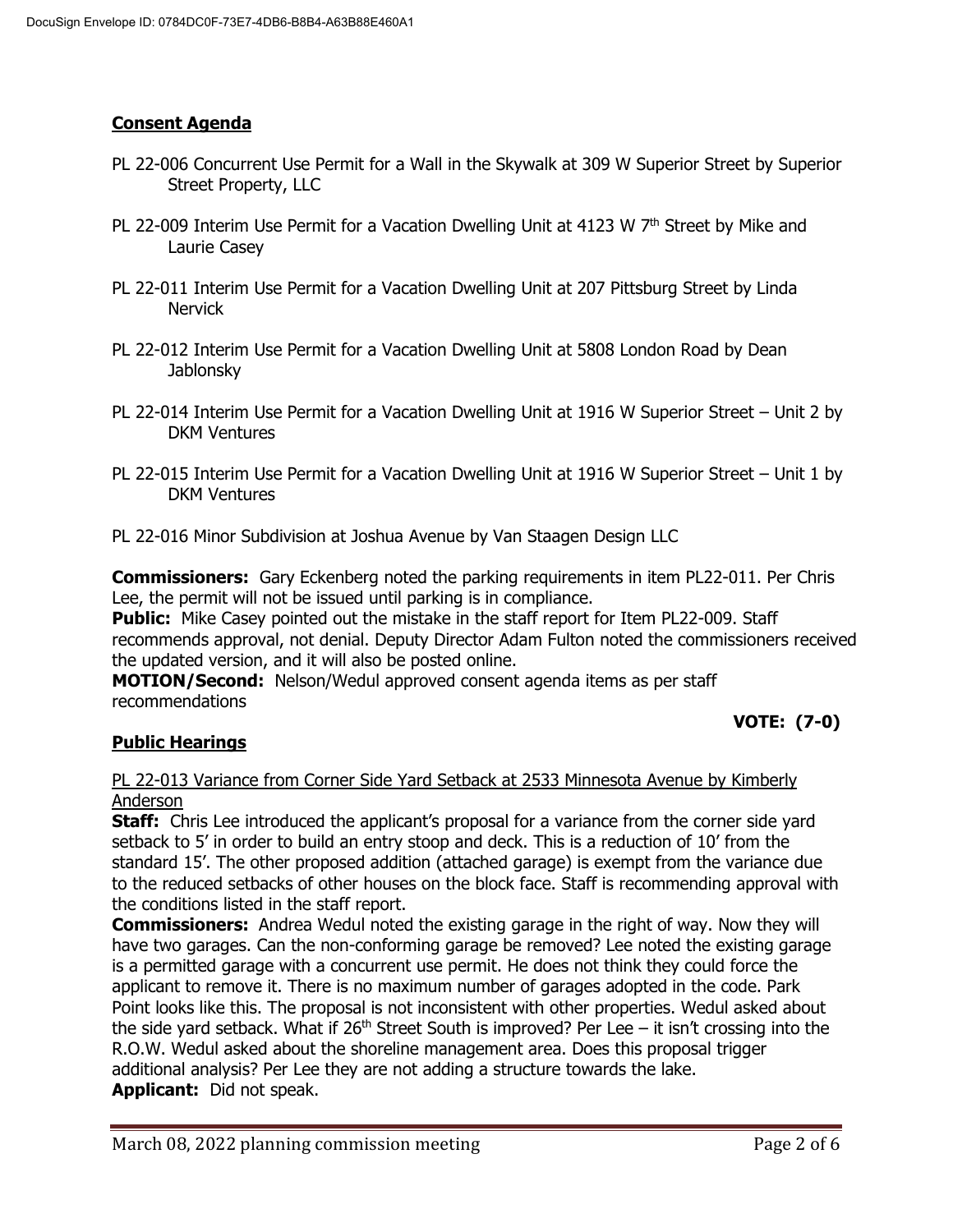**Public:** Mark Baker – 1721 E 3<sup>rd</sup> St – addressed the commission. He asked what is the uniqueness of the lot to merit a practical difficulty. Lee noted it is on an average lot which is 40' wide, but the exceptional narrowness of the lot, and its location as a corner constitutes a practical difficulty.

**MOTION/Second:** Eckenberg/Nelson approved as per staff recommendations.

# **VOTE: (7-0)**

#### PL 22-018 Special Use Permit for a Car Wash at 604 W Central Entrance by CWP West Corp.

**Staff:** Kyle Deming introduced the applicant's proposal for a single-bay automatic car wash with 3 drive-up pay stations, 14 stalls for vehicle vacuuming, and three parking spaces located in the Jigsaw Division. The nearest residential structure is 300' away. The landscape plan will include a double-row of evergreen trees along the south property line and a single-row of evergreen trees along the west property line and the south property line of Lot 2. Staff recommends approval with the conditions listed in the staff report.

**Commissioners:** Gary Eckenberg asked if the original plan included a car wash. Deming didn't think so, but it is not uncommon. Zandra Zwiebel noted this is not the first time they have heard of a car wash being proposed. It has been six months, since it was being considered. Deming noted the previous plan may have included a car wash. Wedul stated this is a tight location. What is their plan for snow removal? Per Deming, staff did not ask specifically, but they are not allowed to pile snow on the landscaping. Wedul noted the prohibition of rock mulch around the vegetation. She hasn't heard about this being harmful.

**Applicant:** Sam Glennen addressed the commissioners and thanked them. The applicant is excited to be part of the Duluth community. They use a system which will reclaim the water they use and be more environmentally friendly. He introduced Erik Lokensgard (engineer from Kimley-Horn) to add comments about snow removal. Lokensgard noted there is a large triangular piece on the property where the snow will go, just north of vehicle entry and the NE corner. Excess snow will be hauled off of site.

**Public:** Deming noted staff received a late comment from Jake and Jullien Bratek of 501 Anderson Rd. They think the neighborhood would benefit more from amenities other than a car wash. They have foliage concerns and noted there are no sidewalks in the neighborhood, and would like to see a privacy fence installed. Mike Casey addressed the commission. He asked how this development fits into MNDOT's future plans. He is an advocate for pedestrians and bikes. He appreciates that there is a snow removal plan. It is important to have access to businesses without using a car.

**Commissioners:** Eckenberg asked if there was access to Central Entrance. Per Deming, there is a right in/right out off of Central Entrance. Deming noted the connection to Anderson Road is necessary for traffic. The sidewalk would go along the entrance road until the NE to the intersection at Central Entrance. Eckenberg asked about the condition of the city council passing the UDC amendment to allow a car wash as a special Use in an MU-N zone. Per Deming if the city council doesn't approve, it will stop this proposal from going forward. The city council has two readings on this issue. The first one passed, and they will have their second reading soon. Wedul asked if it would be prudent to table before it is officially approved by the city council. There was no more discussion.

**MOTION/Second:** Zwiebel/Crawford approved as per staff recommendations

**VOTE: (7-0)**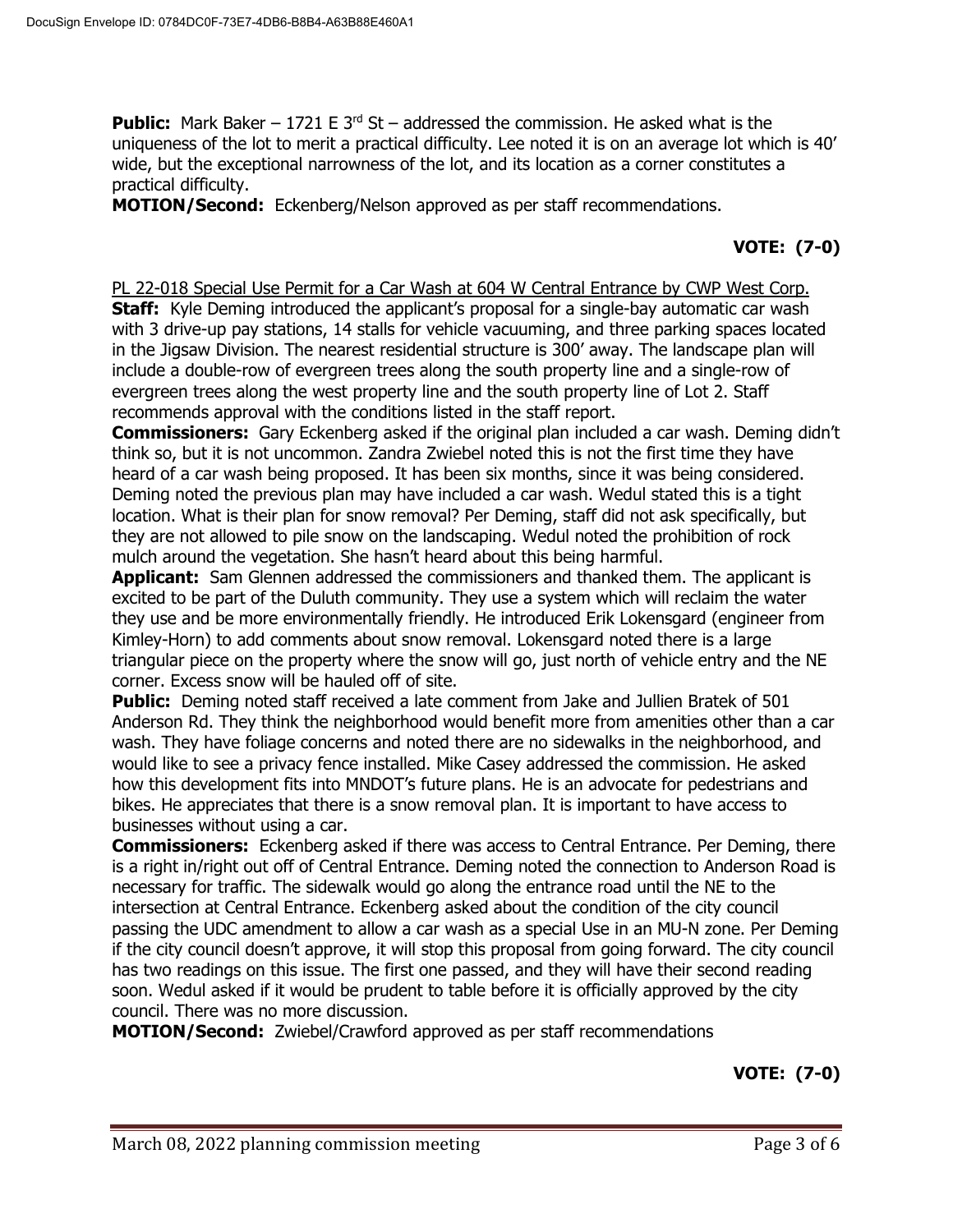#### PL 22-024 MU-I Planning Review Amendment for Parking Ramp at 502 E 2<sup>nd</sup> Street by Essentia **Health**

**Staff:** Steven Robertson gave an overview. The applicant is seeking an amendment to a previously approved MU-I Planning Review (PL21-115), related to the exterior façade elements. The most significant of the changes include: changing the width of the parking ramp above the alley to ten feet from the west property line, eliminating the extra parking stalls located above the alley on level 3, replacing perforated metal panels above the first floor to a mill finish aluminum panel, reducing the amount of street trees near the entrance/exits of  $1<sup>st</sup>$  Street, and shifting the parking lanes on  $1<sup>st</sup>$  Street and adding turn lanes. Staff recommends approval with the conditions listed in the staff report.

**Commissioners:** Zwiebel noted the email/comments the commissioners received from Friday Properties. They are concerned with their tenants' parking situation. Zwiebel also noted the aluminum building covering, and the importance of it not appearing like a mirror which would be detrimental to migratory birds. She asked what the aluminum will look like over time. Will salt effect it? Robertson deferred to the applicant. Commissioner Wedul stated the landscaping looks light. Do they meet the UDC requirements? Robertson noted there are two curb cuts in to busy structure. Normally they wouldn't support, but in this case, staff feel the amount of landscaping is appropriate.

**Applicant:** Evan Aljoe of LHB addressed the commission. The aluminum finished is milled and won't be shiny. It is not reflective and won't look like the sky or a tree to a bird. The finish is a raw material, so it is durable and won't degrade with salt. Their lighting is in compliance. There will be no lighting extending past the property line. There will be interior lighting and possibly some on the roof, but not on the building perimeter.

#### **Public:** No speakers.

**MOTION/Second:** Zwiebel/Wedul approved as per staff recommendations

**VOTE: (7-0)**

(Commissioner Jason Crawford recused himself from the next agenda item.)

### PL 22-019 Special Use Permit for Commercial Support Services at 500 E 10th Street by JS Print Group

**Staff:** Kyle Deming introduced the applicant's proposal to renovate 14,579 sq. ft. of the former UDAC building into space for the JS Print Group, a commercial printing, design, mailing, and advertising/promotion business. Staff recommends approval with the conditions listed in the staff report.

**Commissioners:** Wedul noted the MNDOT changes to Central Entrance, but this is outside the area since the new plan stops at Mesaba Avenue. This proposal is essentially just an interior remodel.

**Public:** Mike Casey addressed the commission. He noted the importance of safe routes to schools and noted there is no sidewalk on  $9<sup>th</sup>$  Street. He thought the UDC may want to see a sidewalk added. This is a mixed-use neighborhood, and the proposal is a great asset to the community. Per Deming the renovation is not triggering changes to the physical site. He acknowledged where sidewalks can be added. Bernice Pepper who lives in central hillside addressed the commission. She asked what will happen to the community garden. The garden is an opportunity for low income families to have fresh vegetables.

**Applicant:** Jose Stager addressed the commission and welcomed questions. He is excited for their new location. Stager noted he is working with the Freedom Center regarding the logistics (including insurance), which will allow them to take over the community garden.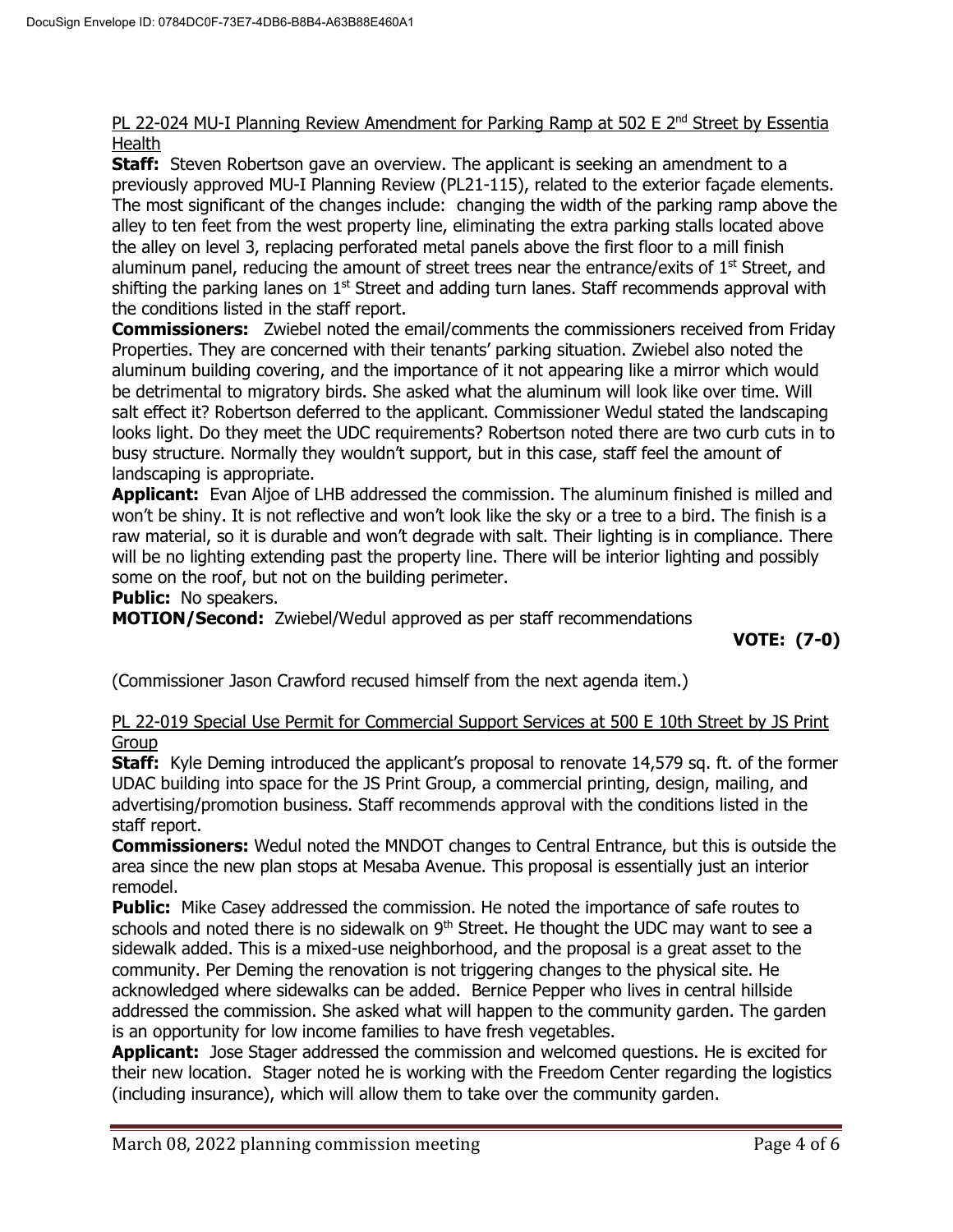**MOTION/Second:** Wedul/Eckenberg approved as per staff recommendations

# **VOTE: (6-0, Crawford Abstained)**

### PL 22-022 Concurrent Use Permit for Balconies above 20th Avenue W at 2001 W Superior Street by Urbane 218, LLC

**Staff:** Kyle Deming introduced the applicant's proposal for a concurrent use permit to allow balconies above the  $20<sup>th</sup>$  Avenue West sidewalk extending from a proposed apartment building. Staff recommends approval with the conditions listed in the staff report.

**Applicant:** Rose Schroder of Bolten-Menk addressed the commission and welcomed questions. Eckenberg stated he had a question off topic, and asked about details of the apartment building itself. The architect Steve Miller stated there are 45 total units, comprising of 2-bedroom, 1 bedroom and studio units. They strive for a mix of renters and want to appeal to a wide range of renters.

**Public:** Jose Stager commented about other apartments in the area and he would like to make sure these new apartments are affordable, so the people who work in the community can live in the community. Rentals are getting very expensive, and he doesn't want to see the locals priced-out.

**MOTION/Second:** Nelson/Eckenberg recommended approval as per staff recommendations

# **VOTE: (7-0)**

PL 21-135 UDC Text Amendments for Mixed Use Institutional (MU-I), Residential-Planned (R-P), and Mixed Use Planned Districts

**Staff:** Steven Robertson gave an overview. They are streamlining the language and the minimum lot size for R-P districts would be reduced to match MU-P at a minimum size of one acre. Staff recommends approval.

**Commissioners:** Michael Schraepfer asked when are MU-P and the R-P districts used. Robertson noted these are planning developments, and are generally used with a large plot of land and private roads. Commissioner Zwiebel noted the allowance for alternative or off-site landscaping. Robertson noted the Endion development on London Road. The site was super tight. They still wanted landscaping, but there was no room on site, so they opted for landscaping on a near or adjacent site on city land. The distance isn't specified. Wedul noted there would need to be a transfer of development rights if it is on a non-related parcel. She asked if a covenant is needed, in order to track it with the property. Robertson affirmed if it is on a separate parcel, a covenant would be needed.

**Public:** No speakers.

**MOTION/Second:** Zwiebel/Nelson recommended approval as per staff recommendations

**VOTE: (7-0)**

# **Old Business**

#### PL 21-096 Minor Subdivision at Glen Place and W Michigan Street by Aaron Schweiger

Item to Remain on the Table for more Plat Research. Per Kyle Deming, there may be an update next month.